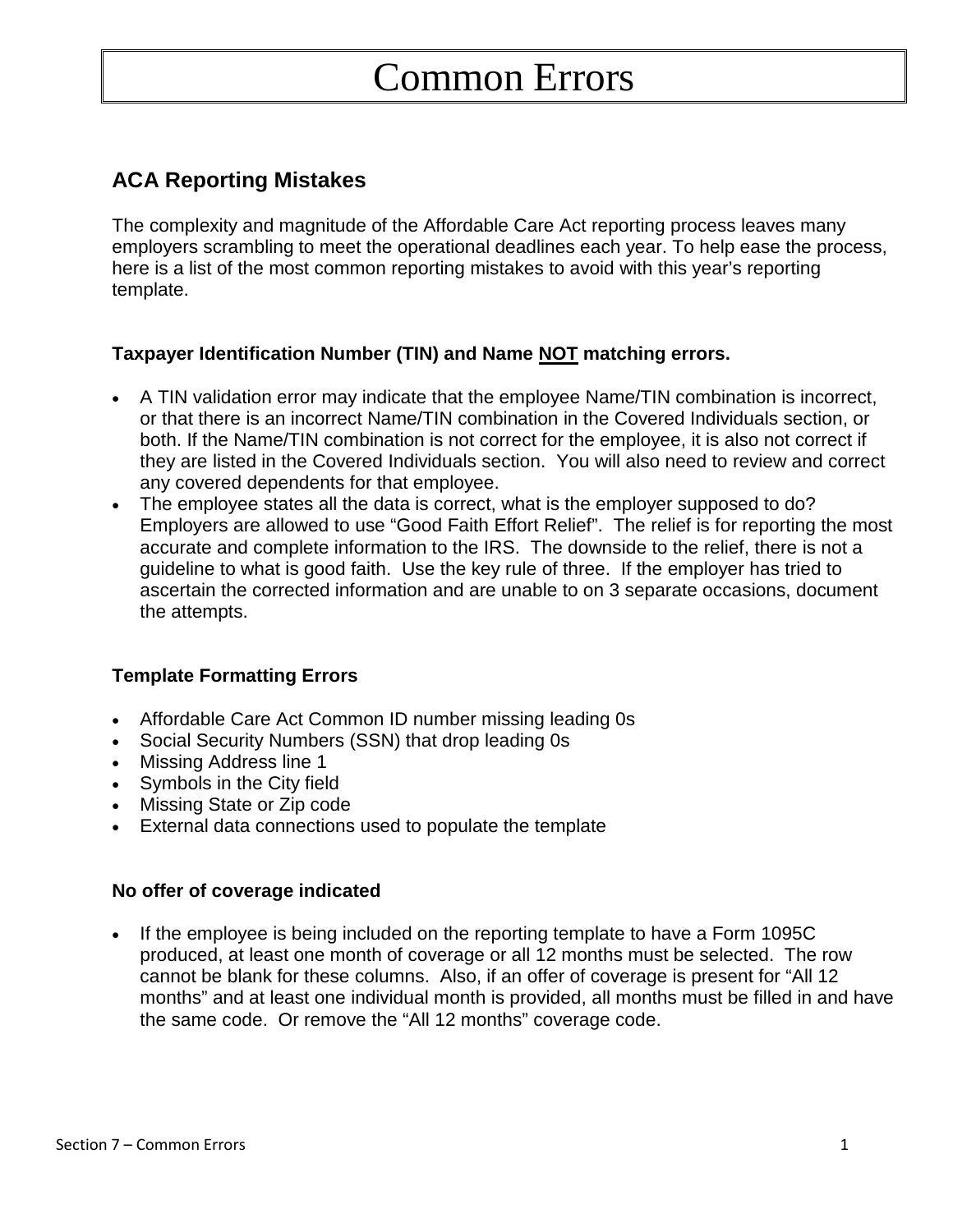#### **Not properly reporting waivers of coverage.**

• In cases where an employee waives coverage, it is still the responsibility of the employer to report information regarding the coverage offered, so the IRS can decide whether an individual or employer penalty may apply.

# **Lowest Cost monthly premium amount missing or in-consistent.**

 When a monthly premium is present for "All 12 months" and at least one individual month is provided, all months must be equal to the premium for "All 12 months". If coverage code is 1B, 1C, 1D, 1E, 1J or 1K you must have a premium value.

#### **Not properly reporting full month versus partial month offer/enrollment.**

 The ALE member uses Line 14 in Part II of Form 1095-C to report whether an offer of coverage was made to an employee for each month of the year. For these purposes, the ALE member should enter the appropriate code to indicate what type of coverage, if any, was offered to the employee for that month, not the coverage actually elected by the employee. So, an employer should not report that an employee was only offered self-only coverage because that is what he/she enrolled in, if in fact the employee had the opportunity to elect family coverage.

# **Incorrect completion of Part III of Form 1095-C.**

 Only certain ALE members should complete Part III. An ALE member that offers coverage through an employer-sponsored, fully-insured health plan (and does not sponsor a selfinsured health plan) should NOT complete Part III. Instead, information about coverage will be furnished to employees on Form 1095-B, which is filed by the insurance provider.

# **Incorrect COBRA coding in reporting.**

- An offer of COBRA continuation coverage that is made to a former employee (or to a former employee's spouse or dependents) due to termination of employment should not be reported as an offer of coverage on line 14. In this situation, code 1H (No offer of coverage) must be entered on line 14 for any month for which the offer of COBRA continuation coverage applies, and code 2A (Employee not employed during the month) must be entered on line 16 (see the instructions for line 16), without regard to whether the employee or spouse or dependents enrolled in the COBRA coverage. However, for the month in which the employee terminates employment with the ALE Member, see the instructions for line 16, code 2B.
- An offer of COBRA continuation coverage that is made to an employee who remains employed by the ALE Member (or to that employee's spouse and dependents) should be reported on line 14 as an offer of coverage, but only for any individual who receives an offer of COBRA continuation coverage (or an offer of similar coverage that is made at the same time as the offer of COBRA continuation coverage is made to enrolled individuals). Generally, an offer of COBRA continuation coverage is required to be made only to